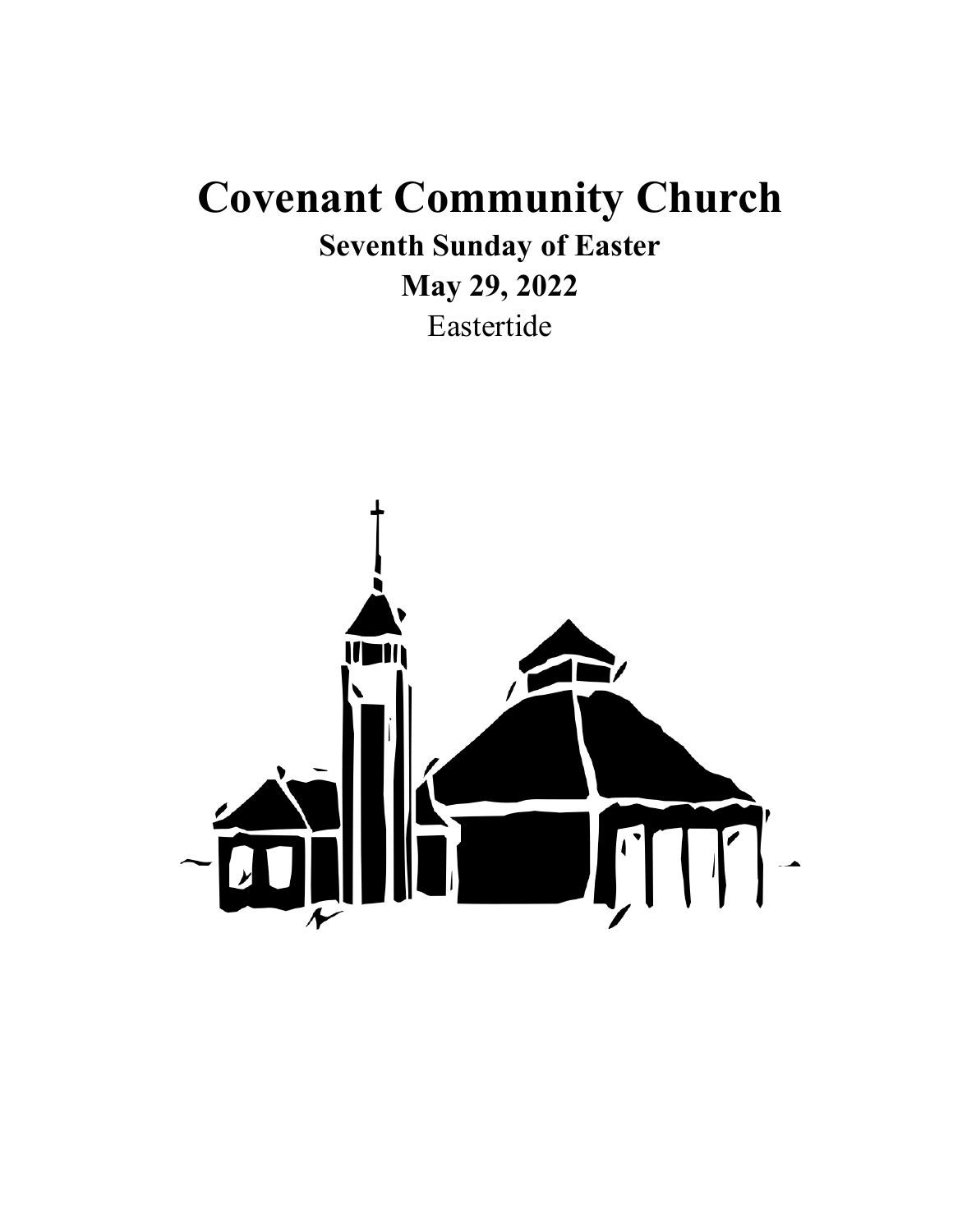# **We Gather**

Welcome and Announcements

\*Call to Worship

Leader: The Spirit and the bride say, "Come." **People: Let everyone who is thirsty come.**

Leader: Let everyone who hears say, "Come." **People: Let everyone who is thirsty come.**

Leader: Let anyone who wishes take the water of life as a gift **People: Let everyone who is thirsty come.**

Leader: Come to the tree of life, the Alpha and Omega. **Amen. Come, Lord Jesus.**

\*Confession

#### Call to Confession

Trusting in the promise of grace, let us tell the whole truth about ourselves and beg God's mercy for the renewal and amendment of our lives.

### **Prayer of Confession**

**Gracious Power, you call us to your everlasting springs to be drenched and reformed, but we fail to heed you. We do not turn with love to our neighbors, to ourselves, or to you. Forgive us for our failings, shield us from our due, and guide us into unity with all for the sake of the whole world. Amen**

#### Declaration of Forgiveness

In the compassion of the God who prays for us, with us, and in us, you are forgiven, for the sake of the one who was sent to show us the face of love and who died and rose, one with the Father and with us.

\*Opening Hymn #56 For the Beauty of the Earth

\*Opening Prayer & Lord's Prayer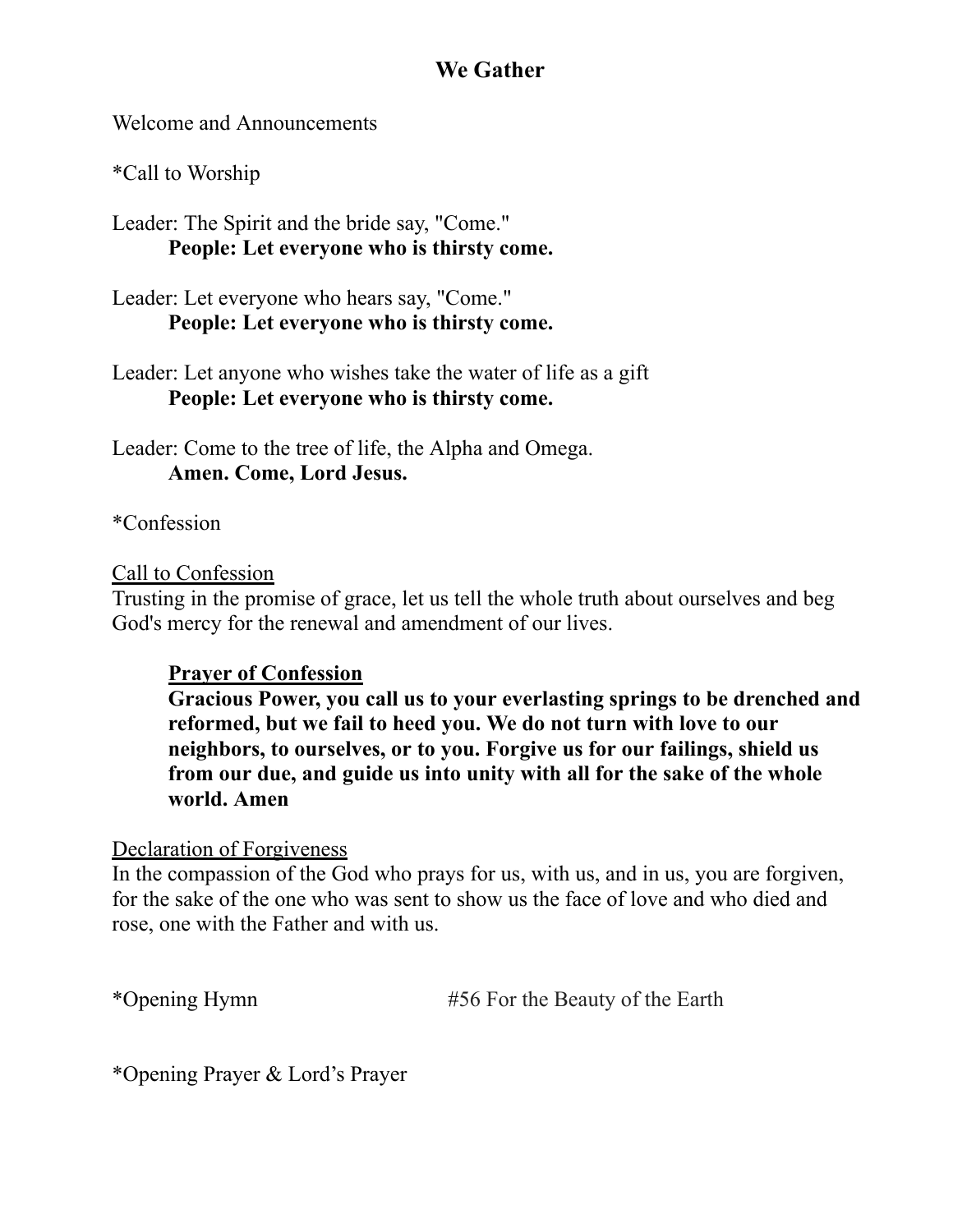**Our Father who art in heaven, hallowed be thy name. Thy kingdom come, thy will be done on earth as it is in heaven. Give us this day our daily bread, and forgive us our sins, as we forgive those who sin against us, and lead us not into temptation, but deliver us from evil. For thine is the kingdom, and the power, and the glory, forever. Amen**

#### **We Hear the Word**

Scripture: Acts 16:16-34

The Word of the Lord. **Thanks be to God.**

Sermon

#### **We Respond**

Interlude

\*Hymn #299 O for a Thousand Tongues to Sing

Prayers of the People Pastoral Prayer Presentation of Tithes and Offerings

> \*Offering Response *Seek ye first the kingdom of God and God's righteousness, and all these things shall be added unto you. Allelu, Alleluia.*

\*Prayer of Dedication

#### **We Are Sent into the World**

\*Closing Hymn #751 We Shall Overcome

\*Benediction

\*Benediction Response *The Lord bless you and keep you, The Lord make his face to shine upon you and be gracious, gracious, gracious to you, the Lord lift up his countenance upon you, And give you, give you, give you peace.*